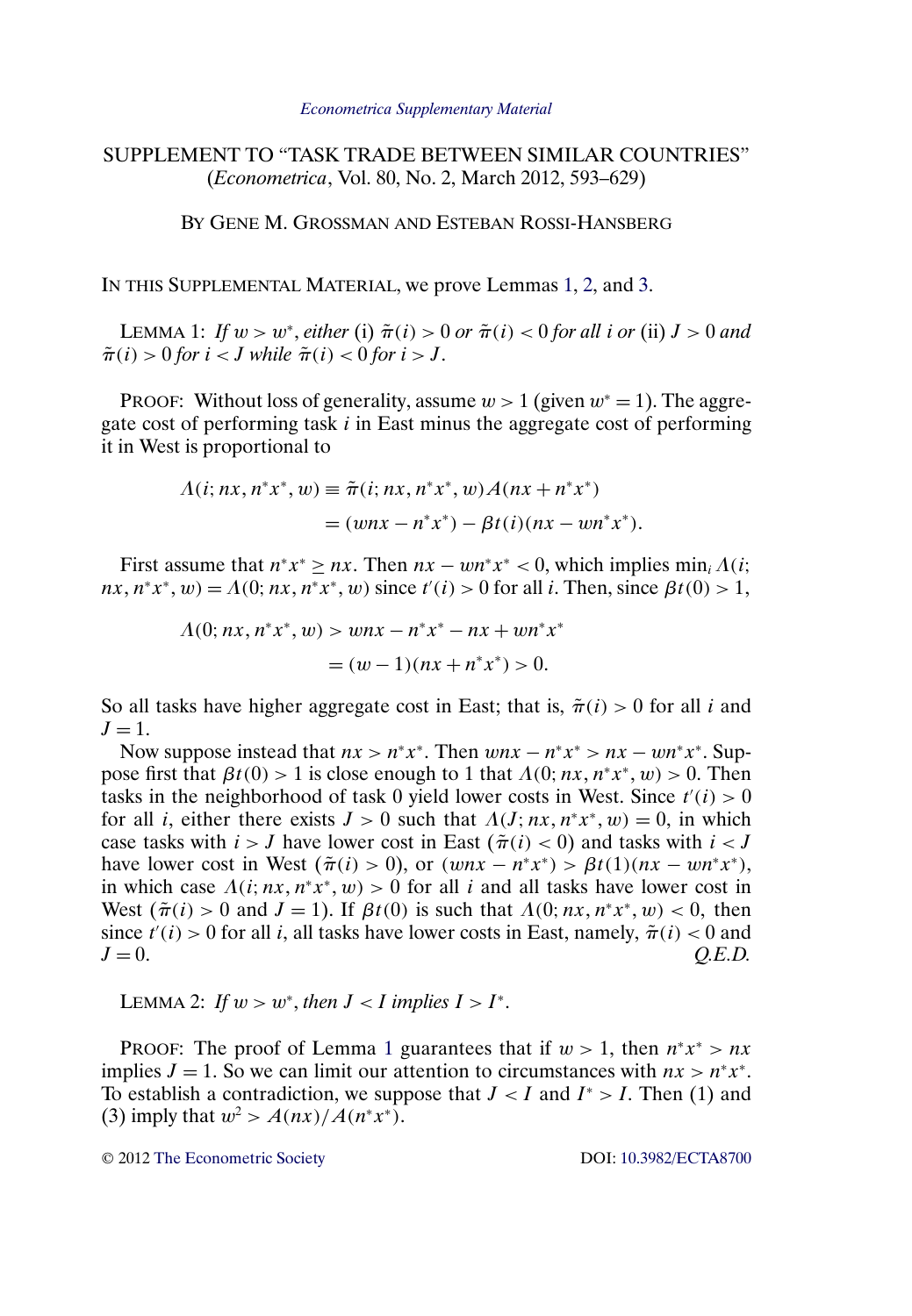<span id="page-1-0"></span>From the definition of  $J$ , we know that

(15) 
$$
\beta t(I) - \beta t(I) = \frac{wnx - n^*x^*}{nx - wn^*x^*} - \frac{A(nx + n^*x^*)}{wA(n^*x^*)}.
$$

Since the denominators are both positive for  $J \in (0, 1)$ , the left-hand side has the same sign as

$$
\Delta(n^*x^*, nx, w) \equiv w^2 A(n^*x^*)nx - wA(n^*x^*)n^*x^*
$$

$$
-A(nx + n^*x^*)nx + wA(nx + n^*x^*)n^*x^*.
$$

But then  $w^2 > A(nx)/A(n^*x^*)$  implies that

$$
\Delta(n^*x^*, nx, w) > n^*x^*[A(nx + n^*x^*) - A(n^*x^*)]
$$

$$
+ nx[A(nx) - A(nx + n^*x^*)].
$$

Define the the right-hand side as  $\Omega(n*x^*, nx)$  and note that  $\Omega(\cdot)$  is continuously differentiable in both arguments and  $\Omega(nx, nx) = 0$ . Calculate the partial derivative of  $\Omega(n^*x^*, nx)$  with respect to the second argument. Then  $\Omega_2(0, nx) = 0$  and  $\Omega_2(nx, nx) = A(nx) + nxA'(nx) - A(2nx) \ge 0$ , where the inequality follows from the concavity of  $A(\cdot)$ . Note also that  $\Omega_{12}(n^*x^*, nx) = -(nx - n^*x^*)A''(n^*x^* + nx) \ge 0$  by the concavity of  $A(.)$ . Then, since  $\Omega_2(\cdot)$  is continuous,  $\Omega_2(n^*x^*, nx) \ge 0$  for all  $n^*x^* \ge 0$  and  $nx \ge 0$  $n^*x^*$ . Since  $\Omega(nx, nx) = 0$  and  $\Omega_2(n^*x^*, nx) \ge 0$  for all  $nx \ge n^*x^*$ , it follows by continuity that  $\Omega(n^*x^*, nx) \ge 0$  for all  $nx \ge n^*x^*$ . Hence, if  $w > 1$ ,  $I^* > I$ , and  $nx > n^*x^*$ , we obtain that  $\Delta(n^*x^*, nx, w) > 0$ , which implies by (15) that  $J > I$ . This establishes our contradiction.  $Q.E.D.$ 

LEMMA 3:  $w > 1$  *if and only if*  $nx > n^*x^*$ .

PROOF: We consider three mutually exhaustive cases: (i)  $I > I^*$ , (ii)  $I < I^*$ and  $L>L^*$ , and (iii)  $I < I^*$  and  $L \leq L^*$ .

(i) From the definitions of I and I<sup>\*</sup> in (1) and (3),  $I \ge I^*$  implies

$$
\frac{A(nx + n^*x^*)}{wA(n^*x^*)} \ge \beta t(I) \ge \beta t(I^*) \ge \frac{wA(nx + n^*x^*)}{A(nx)},
$$

which implies that  $A(nx)/A(n^*x^*) \geq w^2 > 1$ . So  $nx > n^*x^*$ .

(ii) To establish a contradiction, suppose that  $nx \leq n^*x^*$ . From Figure 3(d) and (e),  $I < I^*$  implies  $\mathcal{E} = \emptyset$ . Then

$$
L = \frac{M(D)n x}{A(n x)} > L^* > \frac{M(D)n^* x^*}{A(n^* x^*)},
$$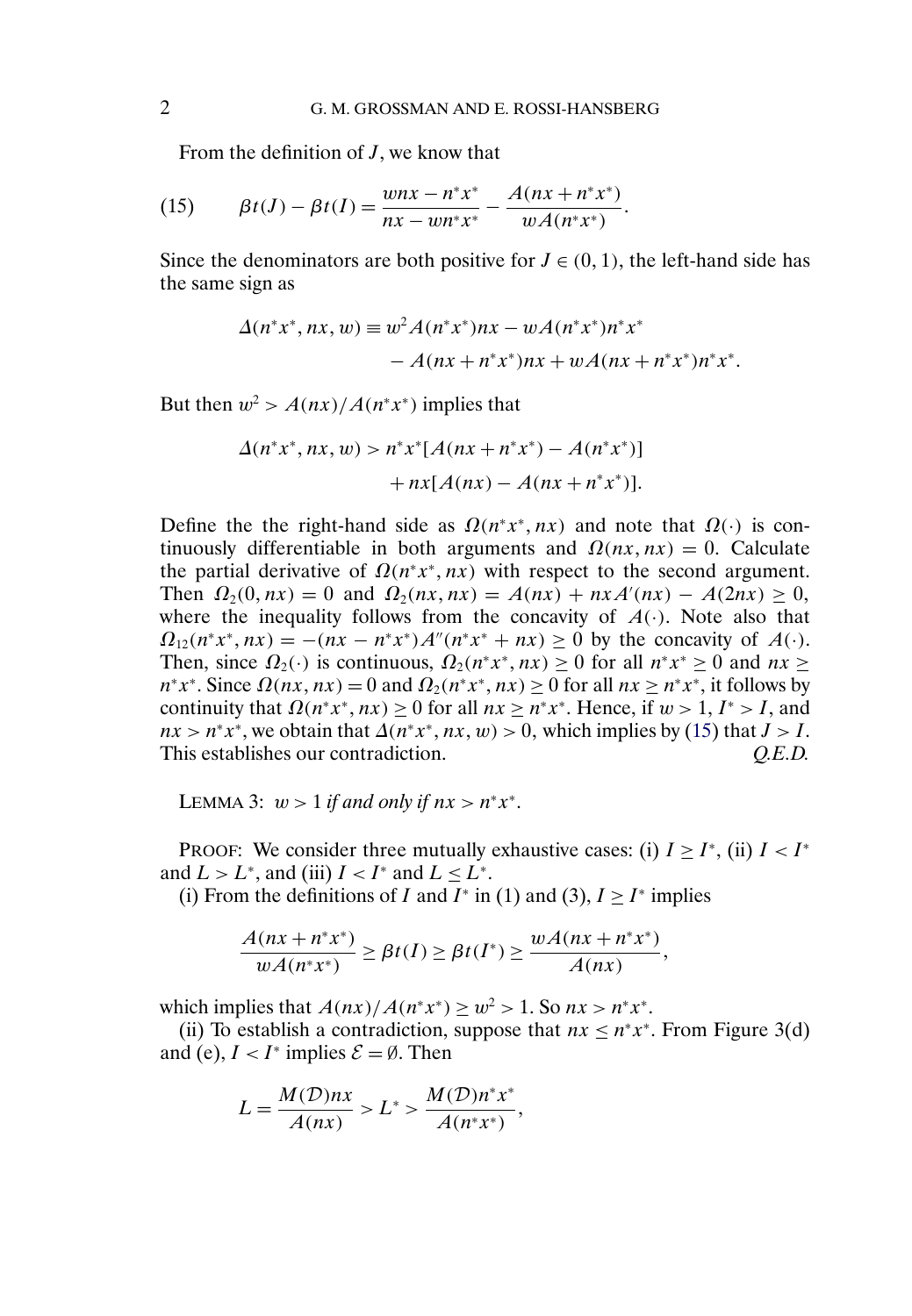which implies  $A(nx)/(nx) < A(n^*x^*)/(n^*x^*)$ . But  $A(\cdot)$  concave,  $A(0) \ge 0$ , and  $nx \leq n^*x^*$  imply that  $A(nx)/(nx) \geq A(n^*x^*)/(n^*x^*)$ . This contradicts the supposition that  $nx < n^*x^*$ .

(iii) To establish a contradiction, suppose that  $nx \leq n^*x^*$ . Labor-market clearing implies  $L = (1 - I^*)nx/A(nx)$  and

$$
L^* > (1 - I^*) \frac{n^* x^*}{A(n^* x^*)} + I^* \frac{nx + n^* x^*}{A(n x + n^* x^*)},
$$

since  $T(I^*) > I^*$  for all I<sup>∗</sup>. From manager-market clearing, and  $H = L$  and  $H^* = L^*$ , this implies that

$$
\frac{x}{x^{*}} > \frac{\frac{1-I^{*}}{A(n^{*}x^{*})} + I^{*}\left(\frac{nx+n^{*}x^{*}}{n^{*}x^{*}}\right)\frac{1}{A(nx+n^{*}x^{*})}}{\frac{1-I^{*}}{A(nx)}}.
$$

Note that  $nx \leq n^*x^*$  and  $w > 1$  imply that

$$
\frac{c}{c^*} = \frac{\frac{w(1-I^*)}{A(nx)} + \frac{\beta T(I^*)}{A(nx+n^*x^*)}}{\frac{1-I^*}{A(n^*x^*)} + \frac{I^*}{A(nx+n^*x^*)}} \ge 1.
$$

Equation (7) implies, since  $\sigma > 1$ , that  $x^*/x \ge c/c^*$ . Given that  $T(I^*) > I^*$  and  $w > 1$ , then

$$
\frac{x}{x^*} < \frac{\frac{1 - I^*}{A(n^*x^*)} + \frac{I^*}{A(nx + n^*x^*)}}{\frac{1 - I^*}{A(nx)} + \frac{I^*}{A(nx + n^*x^*)}}.
$$

Therefore, for an equilibrium to exhibit  $nx < n^*x^*$ , it has to be the case that

$$
\frac{\frac{1 - I^*}{A(n^*x^*)} + \frac{I^*}{A(nx + n^*x^*)}}{1 - I^*} + \frac{I^*}{A(nx + n^*x^*)}
$$
\n
$$
\frac{1 - I^*}{x^*} + I^*\left(\frac{nx + n^*x^*}{n^*x^*}\right) \frac{1}{A(nx + n^*x^*)}
$$
\n
$$
= \frac{x}{x^*} \frac{\frac{1 - I^*}{A(n^*x^*)} + I^*\left(\frac{nx + n^*x^*}{n^*x^*}\right) \frac{1}{A(nx + n^*x^*)}}{\frac{1 - I^*}{A(nx)}}.
$$